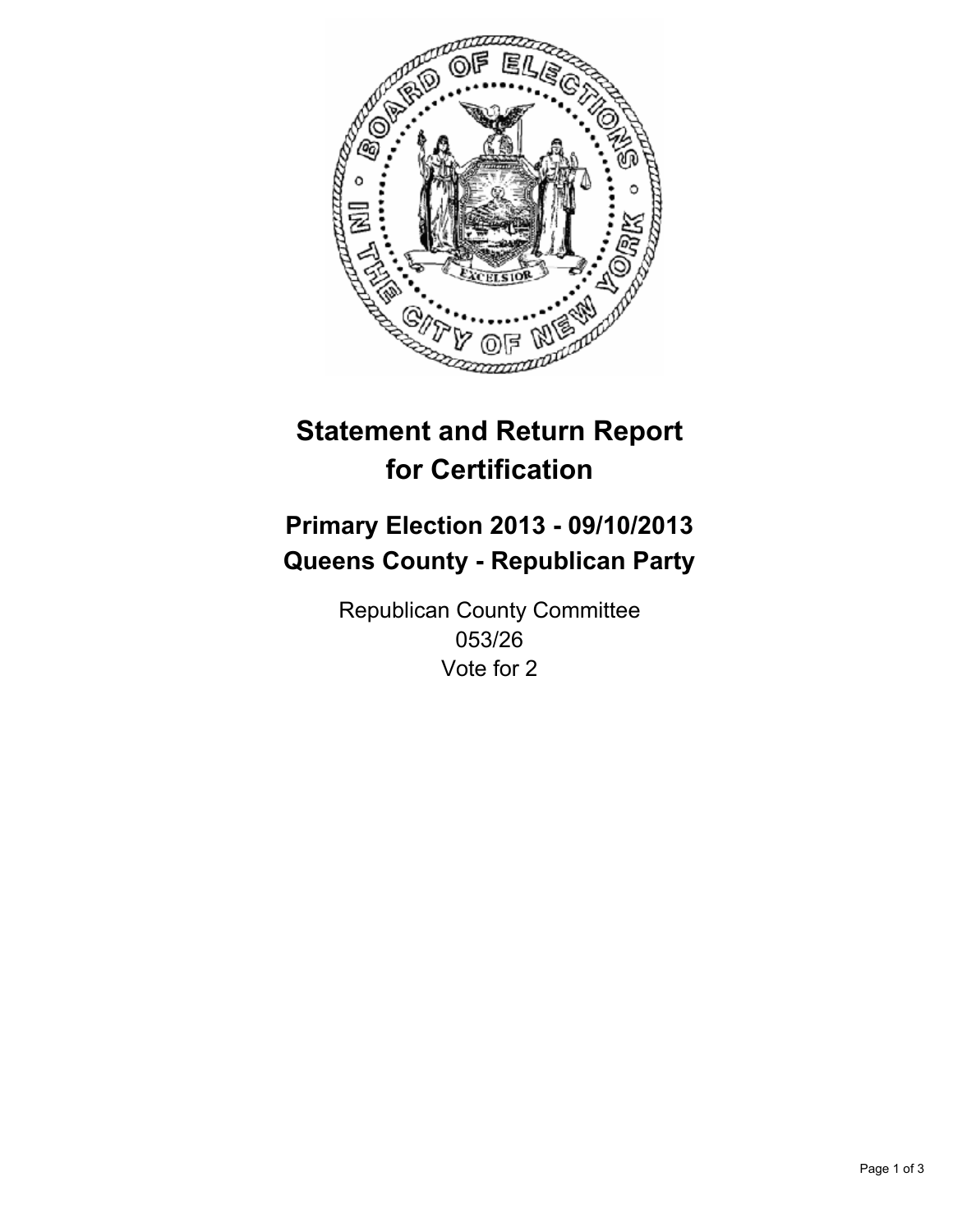

### **Assembly District 26**

| $\Omega$ |
|----------|
| 6        |
| 0        |
| 0        |
| 0        |
| 18       |
| 13       |
| 10       |
| 2        |
| 43       |
|          |